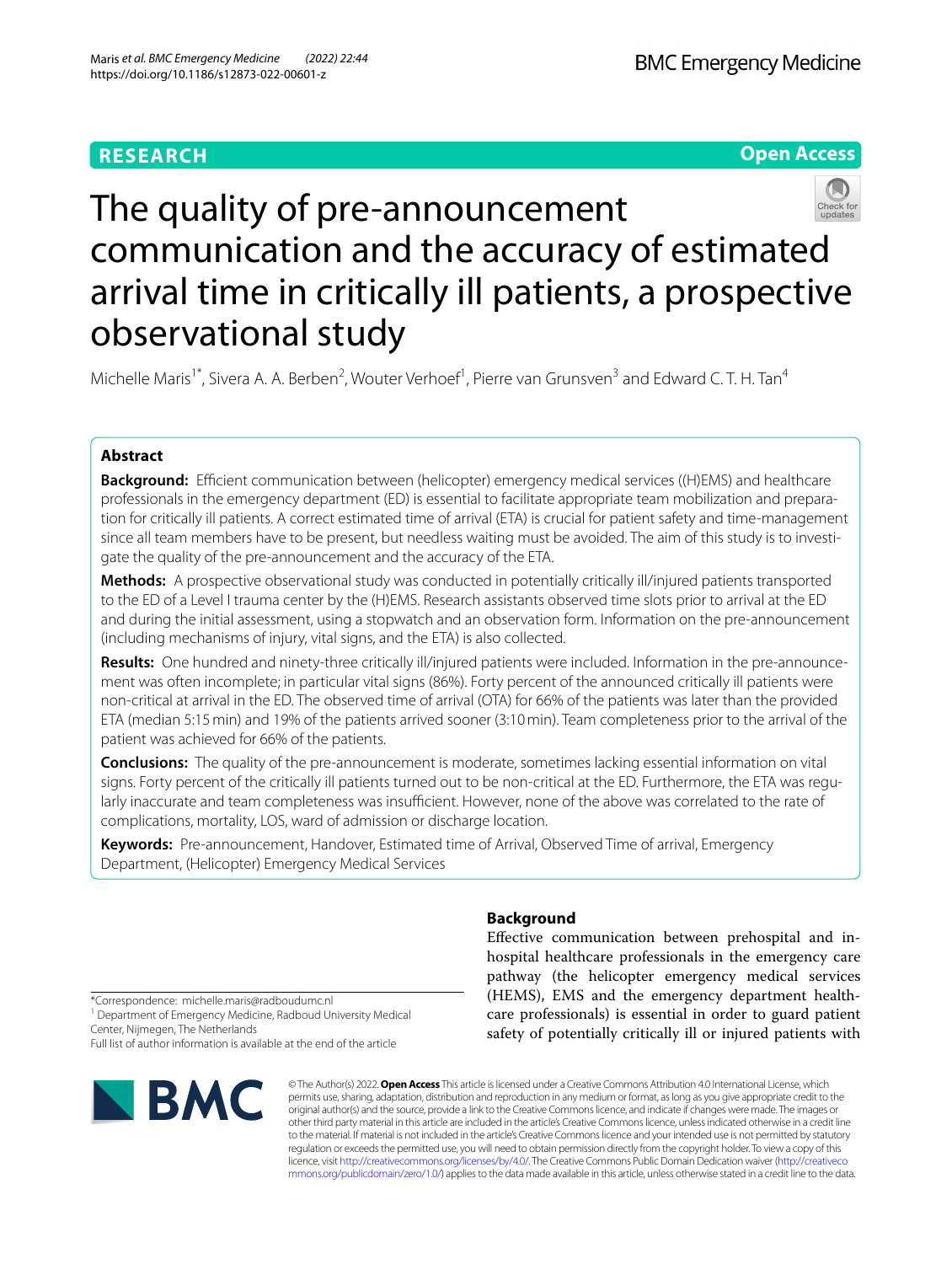life-threatening vital parameters  $[1]$  $[1]$ . The handover of a patient between healthcare professionals has been identifed as a high-risk activity regarding patient safety, and is a common cause of information loss [\[2](#page-5-1), [3](#page-5-2)], especially for the more critically ill or injured patients [\[4\]](#page-5-3). In order to standardize the structure of handover practices, various guidelines and training sessions have been implemented amongst EMS and ED personnel, although research has shown that there is still room for improvement  $[5-8]$  $[5-8]$  $[5-8]$ .

Prior to the arrival of a potentially critically ill or injured patient at the ED, the triage nurse receives a preannouncement from the (H)EMS professional. In the pre-announcement, information on the estimated time of arrival (ETA) of the patient at the hospital and about the patient's condition is provided, according to the either widely used MIST (mechanism of injury; injuries found and suspected; signs; treatment given [[9](#page-6-2)]) or SBAR (situation; background; assessment; recommendation) acronym. Based on the prehospital information about the patient's condition, the ED staf decides whether to activate a basic or an advanced multidisciplinary (trauma) team in order to rapidly facilitate the patient's resuscitation, diagnostic pathway and treatment upon arrival at the hospital.

Incomplete or inaccurate information in the preannouncement or non-communicated changes in the patient's condition during transport may result in a suboptimal preparation of the ED team, and potentially could compromise the patient's safety. On the other hand, it could lead to an overestimation of the severity, causing redundant preparation at the ED, potentially leading to (unnecessary) multidisciplinary team activation and withholding care from other patients. Thus, accuracy of triage, based on the pre-announcement, afects patient safety [[10\]](#page-6-3). If the observed time of arrival (OTA) is sooner than the ETA, this can result in an incomplete multidisciplinary team on arrival. If the OTA is later than the ETA, this could cause needless waiting of the team members in the resuscitation room.

The quality of pre-announcement communication can be defned as the level of completeness of the structured patient information on the MIST and the correspondence of the ETA with the OTA. In other studies information of prehospital handovers (MIST) from (H)EMS to ED healthcare providers was often (84%) missing [[11\]](#page-6-4). Efforts to enhance the adherence to the handover guidelines, using e-learning programs, did not show signifcant improvement in information completeness [\[12](#page-6-5)]. Improvement in handovers could probably be achieved in other areas, such as clear documentation of the handover and the completeness of the receiving multidisciplinary (trauma) team at the ED.

Studies that have looked at the correspondence of the ETA with the OTA showed that EMS personnel often underestimate their travel time  $[13-16]$  $[13-16]$  $[13-16]$ . One study even concluded that 81% of the ambulances arrived later than the ETA, even for those with relatively short transport times [\[14\]](#page-6-8). However, these two studies were performed at the end of the previous century [[14,](#page-6-8) [15](#page-6-9)], and circumstances have probably changed since then. Furthermore, they were conducted in countries with a lower population density/km [\[2](#page-5-1)] than the Netherlands and covered larger countries and districts.

The aim of this study is to describe current practice and the quality of the pre-announcement communication between (H)EMS and ED professionals of the region of a Level I trauma center in the Netherlands. More precisely, the study identifed whether the OTA was congruent with the ETA in critically ill or injured patients arriving to the ED, and whether a multidisciplinary team was complete on arrival of the patient at the ED, in order to identify potential room for improvement in (pre-)hospital communication. Furthermore, we looked at the efects of above-mentioned parameters on mortality, length of stay (LOS) and in-hospital complications.

# **Methods**

The study had a prospective observational design and was conducted at the ED of the Radboud University Medical Center (Radboudumc), a large level I trauma center in eastern Netherlands, supplying care for 1.5 million inhabitants. In this center the availability of a multidisciplinary team is present 24/7. The setting included one HEMS and four EMS organizations. EMS services in the Netherlands employ registered nurses with several years of experience in emergency care, intensive care, or cardiac care. The HEMS crew is physician-staffed with a consultant in anesthesiology or trauma, assisted by a HEMS nurse and a pilot. Most of the time, a HEMS physician will travel with the EMS personnel by ambulance to the hospital due to relative short transport times in the Netherlands. Therefore, no difference between HEMS or EMS patients is made in the data.

# **Inclusion‑ and exclusion criteria**

All potentially critically ill or injured patients, of all ages, with a variety of injuries or diseases, who were prehospital triaged with a high level of urgency and transported to the ED by (H)EMS were included. The pre-announcement of the patient also had to be between 12:00 and 22:00 (see Additional fle [1](#page-5-4): appendix A). Self-referred potentially critically patients (not presented through the dispatch center) and critically ill patients who were preannounced to the ED before 12:00 and after 22:00 were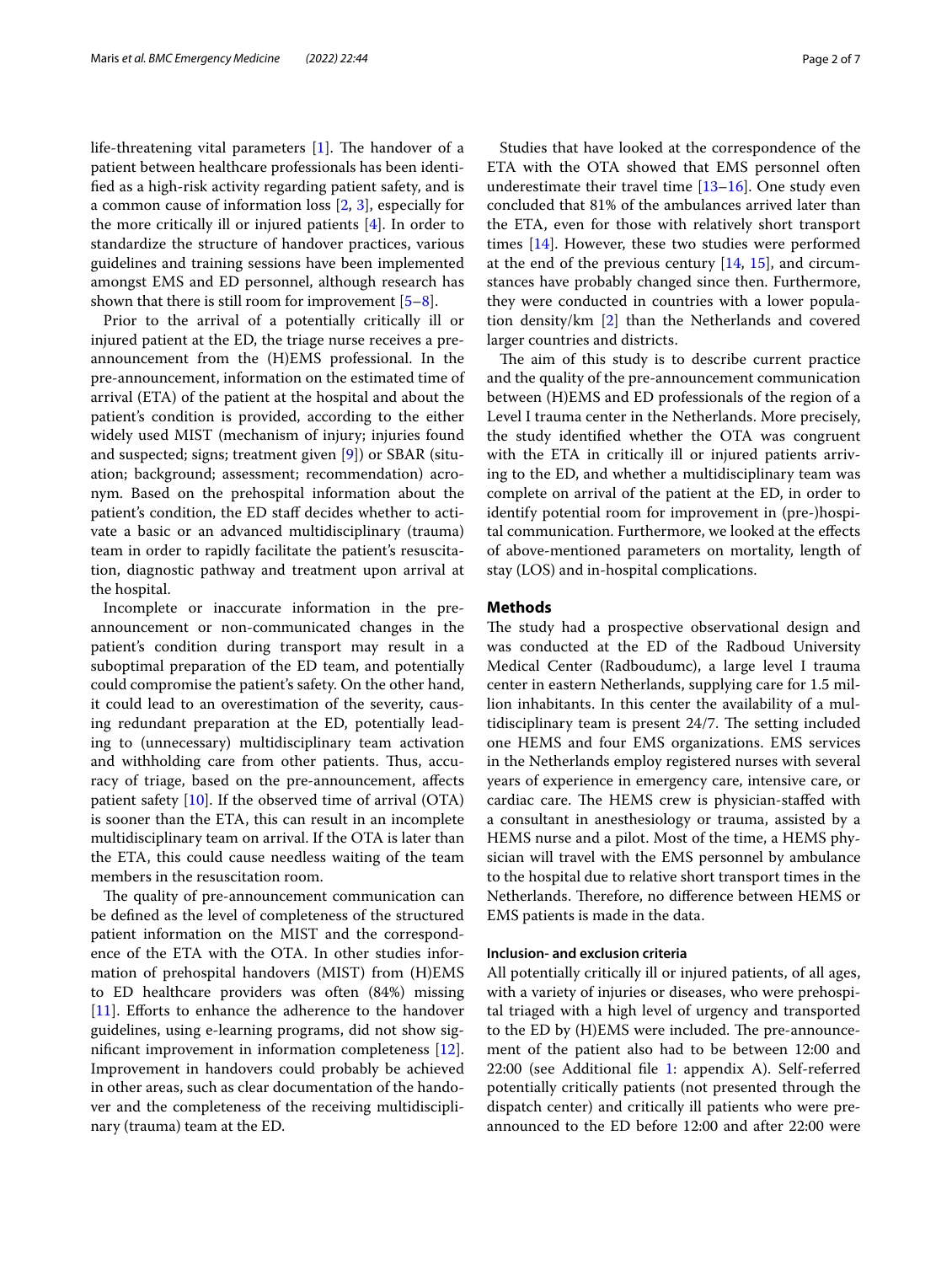excluded. Patients who were presented to the ED by the EMS with non-emergency transport were also excluded.

# **Study procedure**

During an eight-month period from October 2017 until May 2018 research assistants were present at the ED during the previous mentioned time frame. They received a special training before the start of the study, including a theoretical instruction. Also, the frst 2 days of observation were performed together with one of the researchers. They documented the information from the handover form, containing patient characteristics, cause of injury or illness, the MIST or SBAR, the ETA and treatment given (see Additional fle [3:](#page-5-5) appendix C). Furthermore, they registered the arrival time of the patient, the individual team members, and the length of stay at the ED using a stopwatch. Hospital charts were checked to complete all data including outcome of all included patients. Due to the availability of research assistants the observation time was limited during daytime.

### **Variables under study**

The MIST was defined to be complete if information about the MIS was written down on the ED handover form, and information about treatment given (T) was provided in the ambulance patient care report form (which is part of the electronic patient record (EPR)). Information about the MIST was cross-checked with all data from the ambulance form. We defned the ETA to be corresponding to the OTA if the time diference between the two was less than 1 minute. A basic or advanced multidisciplinary team was complete if all mandatory members (disciplines) of the team were present in the ED resuscitation room (Additional fle [2:](#page-5-6) Appendix B). The mandatory members of a team are considered as essential for the initial resuscitation and are highlighted with a "\*" in Additional file [2](#page-5-6): Appendix B. Based on vital parameters and the diagnosis at the ED we decided if a patient was truly critically ill or injured upon arrival at the hospital.

# **Sample size**

The sample size was calculated based on a global estimation by the ED staf of the diference between team completeness and arrival time of the patient. We calculated we should include 222 patients.

# **Analysis**

All data were statistically analyzed using IMB SPSS Statistics 25. We used data of all the included patients for the analysis; missing data were not included in the analysis. Therefore, the number of included patients can vary for different variables/outcomes. The study was conducted in accordance with the Declaration of Helsinki and the medical ethical committee waived the need for review (number 2017–3797).

# **Results**

In total, 193 potentially critically ill or injured patients were included in the study. The mean age of patients was 51years (SD 25years), and most patients were men (58%). The most frequent cause of illness was trauma (32%), followed by cerebral diseases (30%) and pulmonary diseases (8%). For detailed demographics see Table [1](#page-2-0).

# **Quality of prehospital pre‑announcement and MIST completeness (***n***=193)** *Mechanism of injury*

For 192 patients (99%) information about the 'mechanism of injury' was provided to the ED.

The ED staff received no pre-announcement for one patient. In this case, it was a German HEMS that provided patient care and they arrived without notifying the ED.

### *Injuries found and suspected*

For 86% of the patients ( $n=165$ ) information about injuries found and suspected (for trauma patients) or working diagnosis (for non-trauma patients) was noted in the observation form.

<span id="page-2-0"></span>

|  | <b>Table 1</b> Characteristics of the included patients ( $n = 193$ ) |  |  |  |  |  |
|--|-----------------------------------------------------------------------|--|--|--|--|--|
|--|-----------------------------------------------------------------------|--|--|--|--|--|

| Variable                                                      | Result      |
|---------------------------------------------------------------|-------------|
| <b>Age</b> (years $\pm$ SD)                                   | $51 \pm 25$ |
| Gender                                                        |             |
| Male (number / percentage)                                    | 111 (58%)   |
| Female (number / percentage                                   | 82 (42%)    |
| Cause of injury/illness (number / percentage)                 | 193 (100%)  |
| - Trauma <sup>a</sup>                                         | 62 (32.1%)  |
| - Intoxication (e.g. (auto-) intoxication with drugs)         | 12 (6.2%)   |
| - Pulmonary disease (e.g. pneumonia, pulmonary embo-<br>lism) | 16 (8.3%)   |
| - Cardiac disease <sup>b</sup>                                | 11 (5.7%)   |
| - Aneurysm (thorax/abdomen)                                   | 3(1.6%)     |
| - Cerebral disease <sup>c</sup>                               | 57 (29.5%)  |
| - Abdominal disease <sup>d</sup>                              | 14 (7.3%)   |
| - Gynecological disease (placenta praevia)                    | $1(0.5\%)$  |
| - Other <sup>e</sup>                                          | 9(4.7%)     |
| - Unknown                                                     | $8(4.1\%)$  |

<sup>a</sup> Trauma: injury caused by trauma (e.g. (traffic/industrial) accidents, suicide attempts (excl. intoxications), burns;); <sup>b</sup>cardiac (e.g., arrhythmias/cardiac resuscitation, congestive heart failure); cerebral (e.g., cerebrovascular accidents, subarachnoid hemorrhage, epilepsy; dabdominal (e.g., gastro-enteritis, nontraumatic perforations, urosepsis/urinary tract infections, intussusception); eother: hypothermia, anaphylaxis, non-specific complaints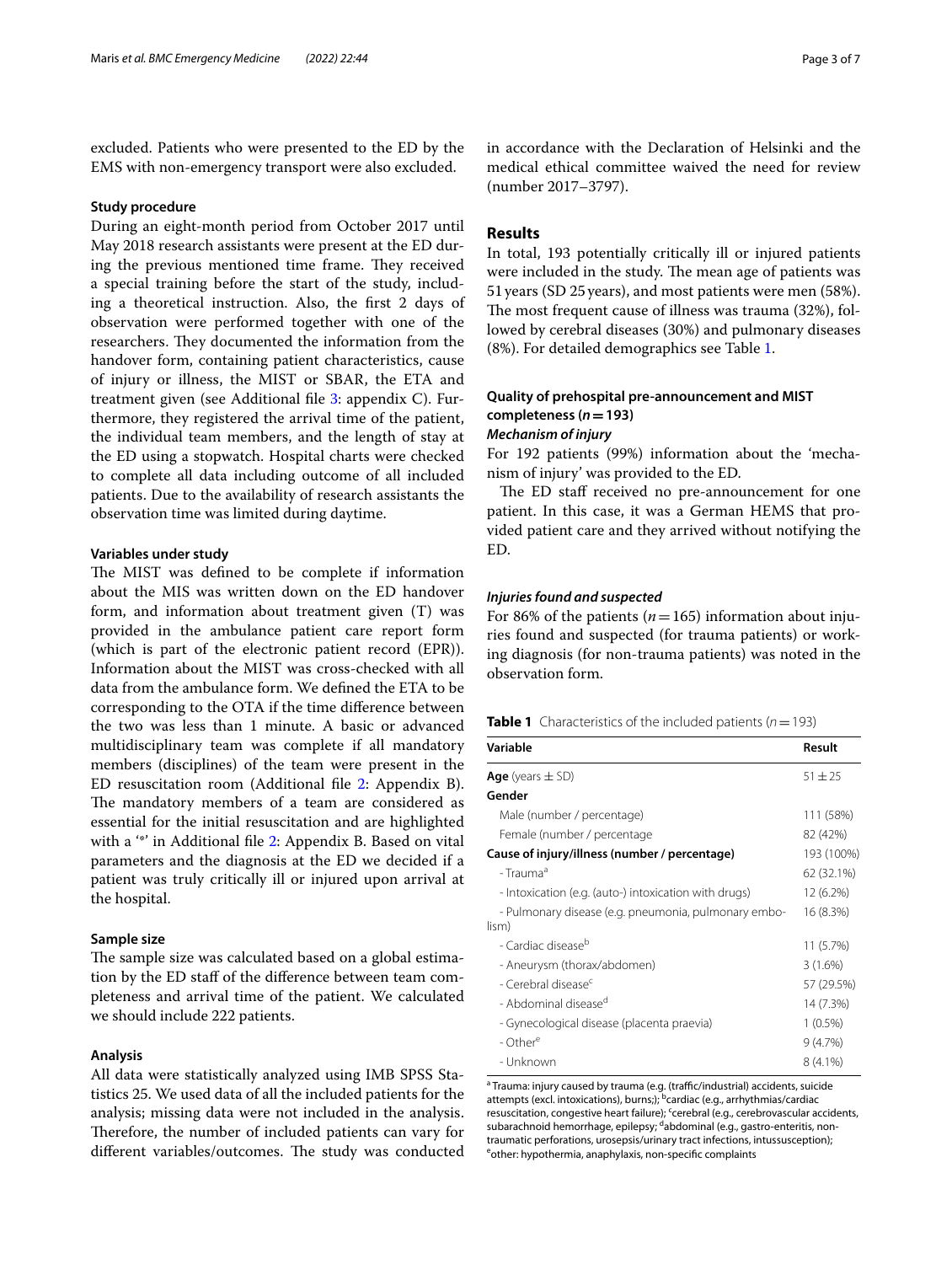<span id="page-3-0"></span>**Table 2** Percentage of completeness of vital signs in the preannouncement by the EMS (*n*=193)

| <b>Vital signs</b>       | Data complete<br>$N = 193$ |  |  |
|--------------------------|----------------------------|--|--|
| Respiratory Rate         | 30%                        |  |  |
| Saturation               | 70%                        |  |  |
| Systolic Blood Pressure  | 74%                        |  |  |
| Diastolic Blood Pressure | 72%                        |  |  |
| Heart Rate               | 76%                        |  |  |
| AVPU / GCS -EMV          | 66%                        |  |  |
| Pupils                   | 34%                        |  |  |
| Temperature              | 18%                        |  |  |

# *Vital parameters*

For 15%  $(n=28)$  of the patients the ED staff received information on respiratory rate, saturation, heart rate, blood pressure/systolic blood pressure, and the AVPU/ GCS. For 86%  $(n=165)$  of the patients, the ED staff did not receive complete information on vital parameters (Table [2](#page-3-0)).

#### *Treatment given*

For 70%  $(n=131)$  of the patients, the provided prehospital treatment was known. For 12%  $(n=24)$  the information on provided prehospital treatment was lacking in the ambulance handover form, and for 20% (*n*=38) of the patients the ED staff received no ambulance handover form of the patient.

Missing information of the above-mentioned parameters was not correlated with mortality, length of stay (LOS) at the ED, LOS at the hospital or discharge location (death, other hospital, nursing home or home). Furthermore, the amount of missing information was not correlated with admission on a higher care department

<span id="page-3-1"></span>**Table 3** Admission ward of ED patients ( $n = 187$ )

nor with the rate of complications during admission. See Additional fle [4](#page-5-7): appendix D for statistical analysis.

#### **Accuracy critically ill or injured (***n***=193)**

One hundred ninety-three patients were announced to be critically ill or injured (see Additional file [1:](#page-5-4) appendix A) which caused the activation of a multidisciplinary team. On arrival at the ED only 115 patients (60%) were still marked as critical. Of these critical patients, 3% died at the ED, 60% went to either the Intensive Care Unit (ICU) or the High Care Unit (HCU). Of the patients who were marked as non-critical at the ED most (93%) were admitted to a normal ward or discharged from the hospital (Table [3](#page-3-1)).

# **Comparison OTA versus ETA (***n***=178)**

In total, valid data were collected on the ETA and the OTA for 178 patients. The comparison between the OTA and ETA of the patients showed that the overall tendency was that the patient arrived later than expected in the ED, with a median arrival time of 5:15min after the ETA. However, it was not uncommon that the patient arrived sooner than anticipated, which was the case for 19% of the patients (see Table  $4$ ). The expected ETA met the actual time of arrival in the ED for 15% of the patients.

A discrepancy of the ETA with the OTA had no efect on the rate of complications, mortality, LOS at the ED, LOS at the hospital, ward of admission or discharge location.

# **Team completeness (***n***=168)**

For 66% of the patients  $(n=111)$  the teams were complete (calculated with *n*=107: median 04:26min, Q1–08:08min, Q3–01:50min) prior to the arrival of the patient in the ED, whereas for 34% of the patients (*n*=57)

|                        | Death | ICU      | <b>HCU</b> | <b>Relocation to other</b><br>hospital | Normal ward | Home     |
|------------------------|-------|----------|------------|----------------------------------------|-------------|----------|
| Critical ( $n = 109$ ) | 3(3%) | 47 (43%) | 19 (17%)   | 10 (9%)                                | 26 (24%)    | 4(4%)    |
| Non-critical $(n=78)$  |       |          | $2^a$ (3%) | 4(5%)                                  | 38 (49%)    | 34 (44%) |

<sup>a</sup> Two children. We only have a HCU ward for children in the Radboudumc

#### <span id="page-3-2"></span>**Table 4** Comparison OTA versus ETA  $(n = 178)$

| <b>ETA versus OTA</b>   | N(%)      | Median (min:sec) | Q1 (min:sec) | Q3 (min:sec) |  |
|-------------------------|-----------|------------------|--------------|--------------|--|
| Overall                 | 178 (100) | $+03:05$         | $-00:09$     | $+06:48$     |  |
| OTA < ETA               | 33 (19)   | $-03:10$         | $-04:49$     | $-02:05$     |  |
| $OTA = ETA (\pm 1 min)$ | 27(15)    |                  | -            |              |  |
| OTA > ETA               | 118 (66)  | $+05:15$         | $+03:06$     | $+08:39$     |  |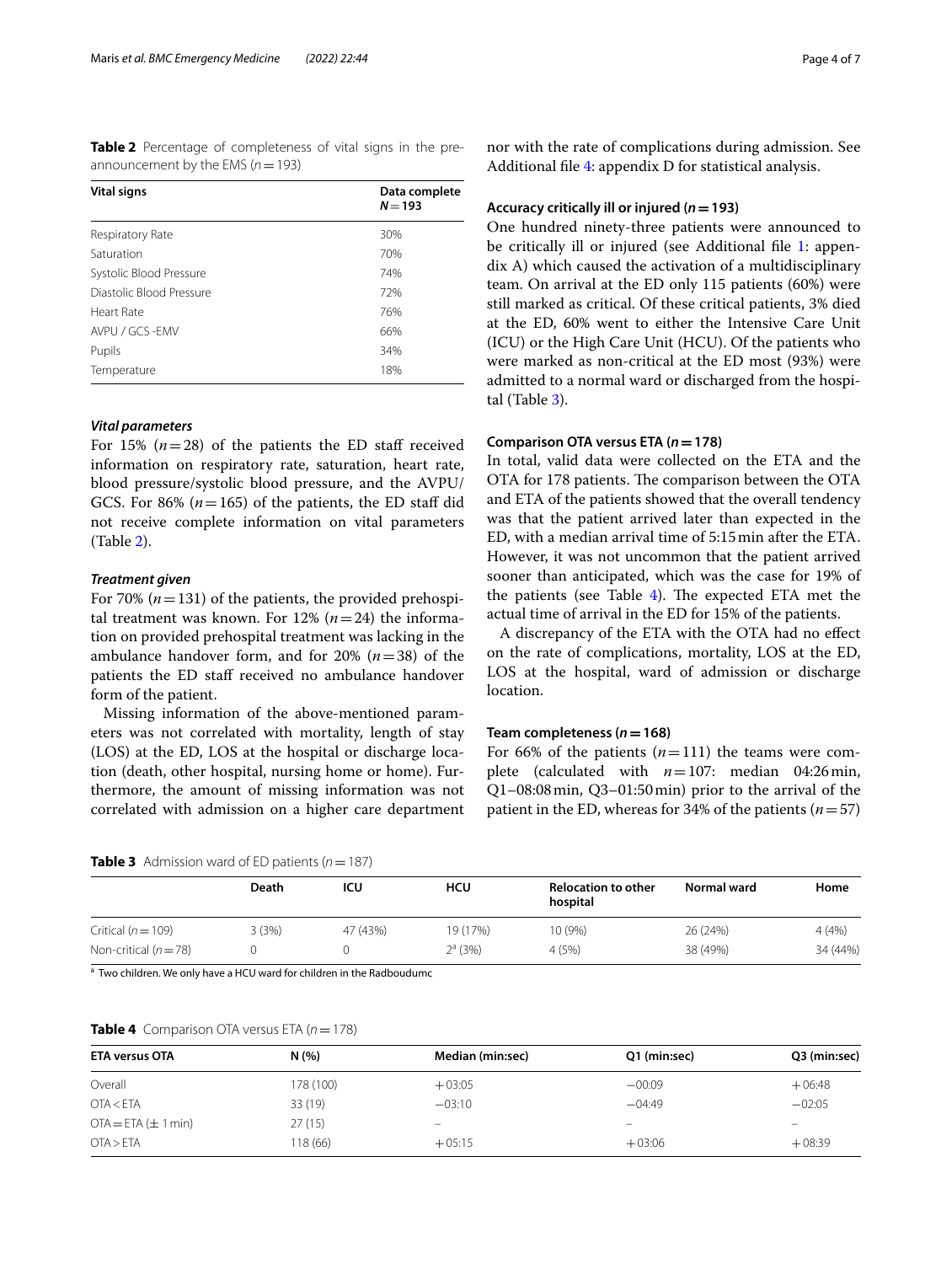the team was incomplete (calculated with  $n=49$ : median 01:37min, Q1 00:19min, Q3 03:15min).

# **Discussion**

This study analyzed multiple essential elements in the prehospital communication between (H)EMS and emergency healthcare professionals at a large level I trauma center. So far, little research has been conducted that takes all these elements into consideration. Our results showed that the prehospital pre-announcement by the EMS on potential critically ill or injured patients often lacked information, and that a team is regularly incomplete on arrival of the patient. However, none of the above-mentioned missing parameters were correlated with a worsened outcome for the patient.

The handover often lacked information. In particular, information on the vital signs remained incomplete (86%). Similar fndings were described by Harmsen et al. (2016), who found that 84% of the patient information was incomplete in prehospital handovers [[11\]](#page-6-4).

Currently, the evaluation about the patient's condition is based on the prehospital handover and is crucial for preparation in the ED  $[1, 17]$  $[1, 17]$  $[1, 17]$  $[1, 17]$  $[1, 17]$ . Misjudgment of the patient's condition based on lacking or incorrect information may lead to either the activation of a larger multidisciplinary team than necessary or team that is too small for adequate resuscitation compared to the severity of the trauma. Nevertheless, in the event of missing information, the ED assumes the worst-case scenario, resulting in upscaling to an advanced multidisciplinary team, which is potentially unnecessary. In our study 40% of the announced critically ill or injured patients turned out to be non-critical at arrival in the ED. This might partially be explained by the adequate intervention of our highly trained (H)EMS personnel, but undoubtedly a percentage of these team activations were redundant, causing withholding of care from other patients in the ED. Several studies concluded that other non-critical patients are afected by trauma activation, such as longer time to evaluation by a medical doctor, diagnostics, and length of stay in the ED  $[18–20]$  $[18–20]$  $[18–20]$  $[18–20]$ . The American College of Surgeons Committee on Trauma recommended aiming for an undertriage rate of maximum 5% and an overtriage of maximum 25–35% [[21\]](#page-6-13). Past years formal triage scales have been developed to accurately assess the patients'condition in order achieve this percentage, although research has shown that the performance of these triage scales varies considerably [\[22](#page-6-14), [23](#page-6-15)].

Notably, only one in six patients arrived at the ED (OTA) within a one-minute range of the estimated time (ETA). Most potentially critically ill patients (66%) arrived later with a median of more than 5min and 19% arrived 3min sooner. Neeki et al. (2016) concluded in a previous study that EMS personnel underestimated their travel time to the ED by a median of  $9 \text{ min } (n = 555)$  [\[13](#page-6-6)], and other studies have also reported an underestimation of the ETA  $[14, 15]$  $[14, 15]$  $[14, 15]$  $[14, 15]$ . The difference between the ETA and OTA in our study is smaller than previous studies, possibly because travel distances in our study region were smaller. The authors recommend the development of a real-time data transfer system that can stream monitorand GPS-data (for the calculation of the ETA) directly from the EMS provider on route to the ED. This could enhance reliable prehospital communication between the prehospital feld and the ED. It could also facilitate prehospital communication between ED professionals and on-scene (H)EMS professionals, which may improve preparation for the patient in the ED, time-efficiency (i.e., reduction of administration), and, above all, patient safety.

General activation of a multidisciplinary trauma team, stroke team and pediatrics team improve patient outcomes significantly  $[24–26]$  $[24–26]$  $[24–26]$ . In more than 66% we had a complete multidisciplinary team on arrival of the patient. The question remains to what extent expertise of individual team members contributes to patient safety in the team approach. This question is supported by the fact that missing information in the pre-hospital handover, a discrepancy in ETA/OTA and absent team members did not correlate to the rate of complications, mortality, LOS, ward of admission or discharge location. As mentioned before, when short of information one assumes the worst. Moreover, other factors play an important role in the quality of the resuscitation, such as leadership, communication, training, structure, and seeking help  $[24]$ . The combination of compromising factors (incomplete MIST, early arrival, and missing team members) increases the risk of suboptimal care and might have a negative efect on patient safety. Therefore, it is essential to make an adequate estimation of the patient's condition to be able to sufficiently prepare and to prevent overtriage. This can only be accomplished when the prehospital communication is valid, reliable, and adequate.

# **Limitations**

This study has several limitations. Our observers were not present 24h a day; hence the sample size is limited. Nevertheless, we choose to have our observers present during peak time, in which more than 80% of all patients are seen. The observers worked voluntary, and we did not have funding to arrange continuous monitoring during the night. The second limitation is that human errors by the observers were inevitable; key moments and/ or arrival times can occasionally be missed. However, we provided clear and strict rules for these time measurements, such as absolute restriction of retrospective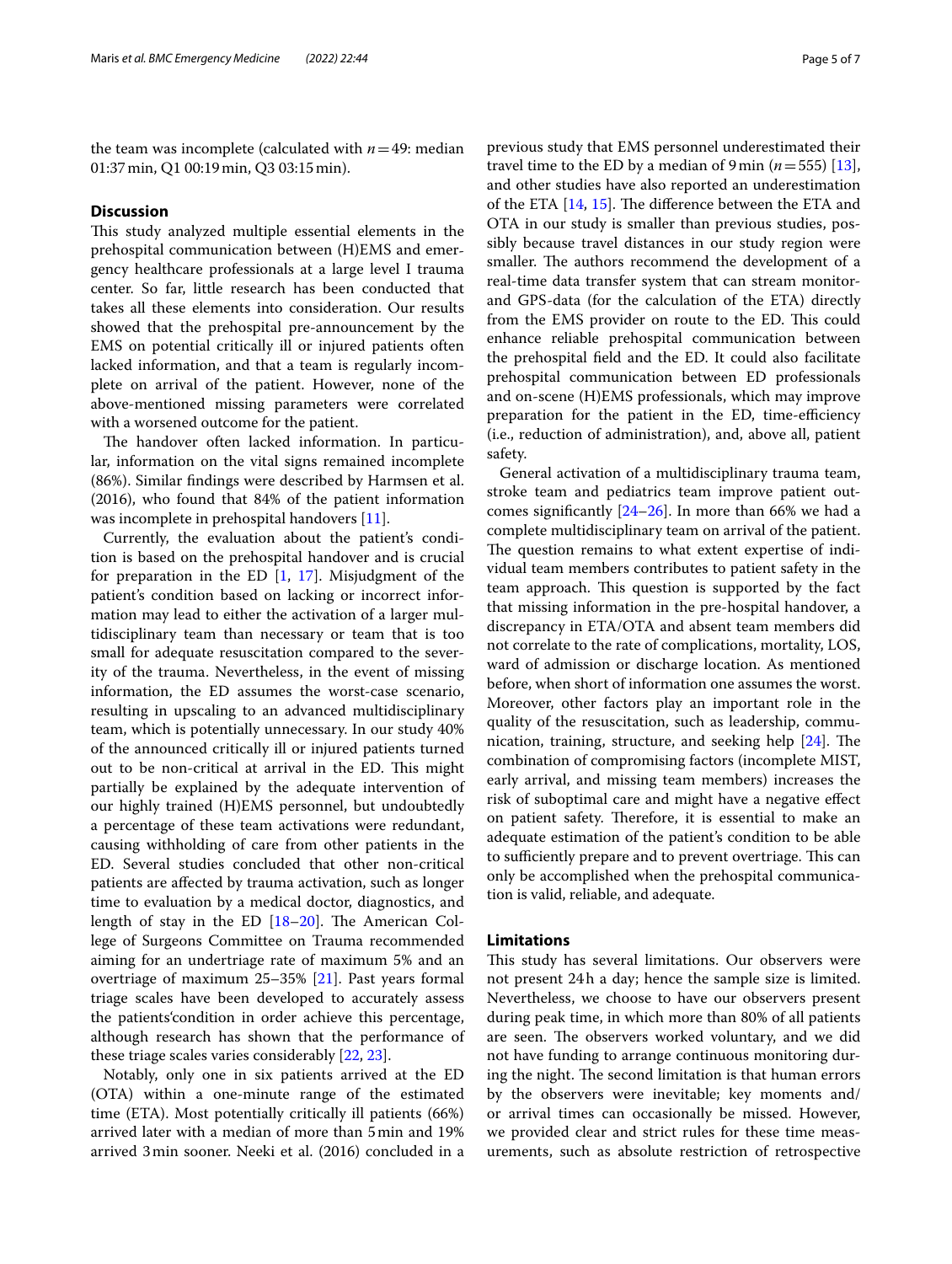estimations of arrival/notifcation (etc.) times. Furthermore, it was only allowed to include a patient when present from the absolute beginning, just one patient at a time and all observers received a special training before the start of the study. We had considered video recording all potentially critical patients arriving at the ED for research purposes, but this plan was revoked because of the strict privacy regulations and the new General Data Protection Regulation. Despite these limitations, due to the usage of observers and stopwatches, the measurements made are far more accurate than a retrospective search in an electronic medical record. Also, we didn't include 222 patients from our sample size calculation; however, this was a global estimation that was originally meant for comparison for interventions in the future. Finally, the study was performed in one of the eleven Level I trauma centers in the Netherlands, which belongs in the top three of trauma centers in terms of handling critically ill or injured patients. So even if the sample group was quite small, it is representative due to the variety in severity of the illness/trauma in potentially critically ill or injured patients.

# **Conclusion**

Prehospital communication from (H)EMS professionals to the ED colleagues in potentially critically ill or injured patients often appeared to be incomplete, especially regarding vital signs. Furthermore, patients regularly arrived more than 5min later than the ETA, and a relatively small number arrived earlier than expected. For two-thirds of the patients, the multidisciplinary trauma team was complete at the ED on arrival. Nonetheless, missing information in the pre-hospital handover, a discrepancy in ETA/OTA and absent team members did not correlate to the rate of complications, mortality, LOS, ward of admission or discharge location.

#### **Abbreviations**

AVPU: Acronym for 'alert', 'verbal', 'pain', 'unresponsive'; ED: Emergency department; EMS: Emergency medical services; EMV-score: 'Eyes-', 'motor-', 'verbal-score'; EPR: Electronic patient records; ETA: Estimated time of arrival; GCS: Glasgow Coma Scale; HCU: High Care Unit; HEMS: Helicopter emergency services; ICU: Intensive Care Unit; MIST: Acronym for 'mechanism of injury', 'injuries found and suspected', 'signs' and "treatment given"; OTA: Observed time of arrival; SBAR: Acronym for 'situation', 'background', 'assessment', 'recommendation'; SBP: Systolic blood pressure; SD: Standard deviation.

# **Supplementary Information**

The online version contains supplementary material available at [https://doi.](https://doi.org/10.1186/s12873-022-00601-z) [org/10.1186/s12873-022-00601-z.](https://doi.org/10.1186/s12873-022-00601-z)

<span id="page-5-4"></span>**Additional fle 1: Appendix A.** Inclusion criteria.

**Additional fle 2: Appendix B.** Team members.

<span id="page-5-7"></span>**Additional fle 3: Appendix C.** Observation form. **Additional fle 4: Appendix D.** Analysis.

#### **Acknowledgements**

We would like to thank the staff of the Radboudumc Emergency Department for their support and all the observers for their efforts.

#### **Authors' contributions**

MM: designing research plan, data collection, analysis, and interpretation, drafted manuscript. SB: designing research plan, data interpretation, supervising and writing of manuscript. WV: designing research plan, data collection and revision of manuscript. PG: designing research plan and revision of manuscript. ET: designing research plan, data interpretation, supervising and revision of manuscript. All authors read and approved the fnal manuscript.

# **Funding**

None.

# **Availability of data and materials**

The datasets used and/or analysed during the current study are available from the corresponding author on reasonable request.

# **Declarations**

#### **Ethics approval and consent to participate**

The study was approved by the research ethics committee of the Radboud University Nijmegen Medical Centre (number 2017–3797), and they waived the need for review and informed consent.

#### **Consent for publication**

Not applicable.

#### **Competing interests**

The authors report no confict of interest.

#### **Author details**

<sup>1</sup> Department of Emergency Medicine, Radboud University Medical Center, Nijmegen, The Netherlands. <sup>2</sup> Associate professor Emergency and Critical Health Care, HAN University of Applied Sciences Nijmegen, The Netherlands; Radboud University Medical Centre, Nijmegen, The Netherlands. <sup>3</sup>Emergency Medical Services Safety Region Gelderland-Zuid, Nijmegen, The Netherlands. 4 Trauma Surgeon/HEMS Physician/Chair Department of Emergency Medicine, Radboud University Medical Center, Nijmegen, The Netherlands.

# Received: 14 August 2021 Accepted: 28 February 2022<br>Published online: 19 March 2022

#### **References**

- <span id="page-5-0"></span>1. Handolin LE, Jaaskelainen J. Pre-notifcation of arriving trauma patient at trauma centre: a retrospective analysis of the information in 700 consecutive cases. Scand J Trauma Resusc Emerg Med. 2008;16:15. [https://doi.](https://doi.org/10.1186/1757-7241-16-15) [org/10.1186/1757-7241-16-15](https://doi.org/10.1186/1757-7241-16-15) published Online First: 2008/11/21.
- <span id="page-5-1"></span>2. Carter AJ, Davis KA, Evans LV, et al. Information loss in emergency medical services handover of trauma patients. Prehosp Emerg Care. 2009;13(3):280–5.<https://doi.org/10.1080/10903120802706260> published Online First: 2009/06/06.
- <span id="page-5-2"></span>3. Wood K, Crouch R, Rowland E, et al. Clinical handovers between prehospital and hospital staff: literature review. Emerg Med J. 2015;32(7):577-81. <https://doi.org/10.1136/emermed-2013-203165> published Online First: 2014/09/03.
- <span id="page-5-6"></span><span id="page-5-5"></span><span id="page-5-3"></span>4. Scott LA, Brice JH, Baker CC, et al. An analysis of paramedic verbal reports to physicians in the emergency department trauma room. Prehosp Emerg Care. 2003;7(2):247–51. [https://doi.org/10.1080/109031203909368](https://doi.org/10.1080/10903120390936888) [88](https://doi.org/10.1080/10903120390936888) published Online First: 2003/04/25.